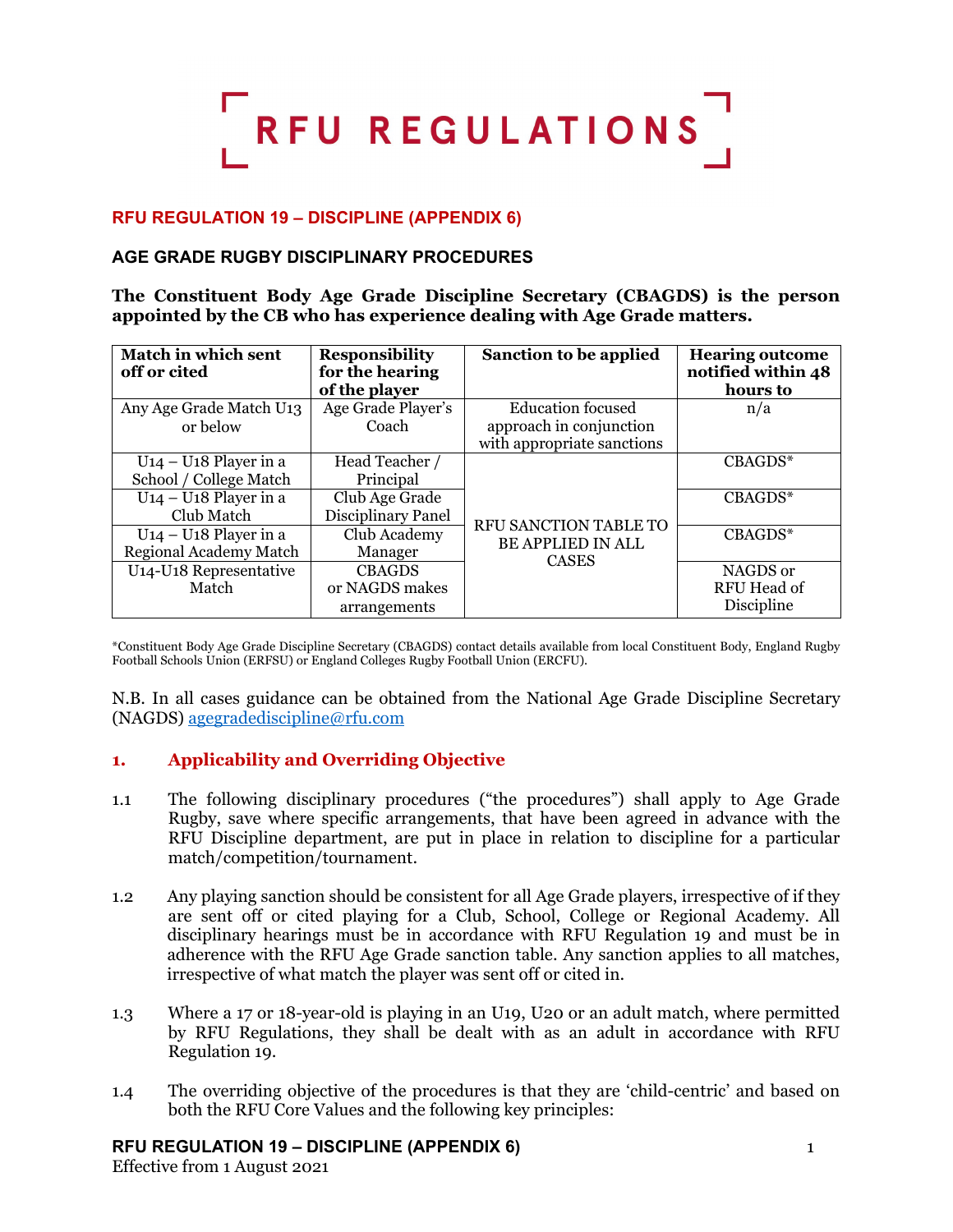- a) those who know an Age Grade Player best should be the ones who discipline, mentor, guide and educate the Age Grade Player as part of their development;
- b) the disciplinary procedure should be simple, easy to understand and conducted more informally than the adult procedure;
- c) there should be minimal delay;
- d) the welfare of Age Grade Players is paramount and any arrangements around hearings should take into account their educational commitments and family life. Thus, hearings will be conducted locally and by those with experience in dealing with young people;
- e) the details of a case involving an Age Grade Player should not normally be publicised and RFU Safeguarding policies and guidance should be adhered to at all times;
- f) playing suspensions should not normally be so severe as to discourage Age Grade Players from continuing to play rugby and should be tiered in severity to their age, responsibility and culpability. They should normally be less than adults receive and should be given in matches not weeks because of the more complex playing programmes in Age Grade Rugby;
- g) there will be no financial penalties or costs imposed on an Age Grade Player;
- h) any sanction imposed on an Age Grade Player for a rugby disciplinary matter may include, in addition, a non-rugby related sanction (for the avoidance of doubt, any non-rugby related sanction must be in addition to any playing suspension).
- 1.5 Each Constituent Body shall appoint a CBAGDS, who shall be someone with experience in dealing with Age Grade matters. Advice and assistance in Age Grade Rugby disciplinary matters shall be available to a Club, School, College or Regional Academy from the CBAGDS.
- 1.6 The RFU shall appoint a NAGDS, who shall be someone with experience in dealing with Age Grade matters. Advice and assistance in Age Grade Rugby disciplinary matters shall be available to a CBAGDS, Club, College, School or Regional Academy from the NAGDS.
- 1.7 The RFU Head of Discipline or the NAGDS has the power to deal with any case or to direct how a case is to be dealt with.
- 1.8 All Disciplinary Hearings shall be conducted in accordance with the framework set out in RFU Regulation 19, adapted as appropriate to meet the needs of the Age Grade Player as per the key principles set out in paragraph 1.4.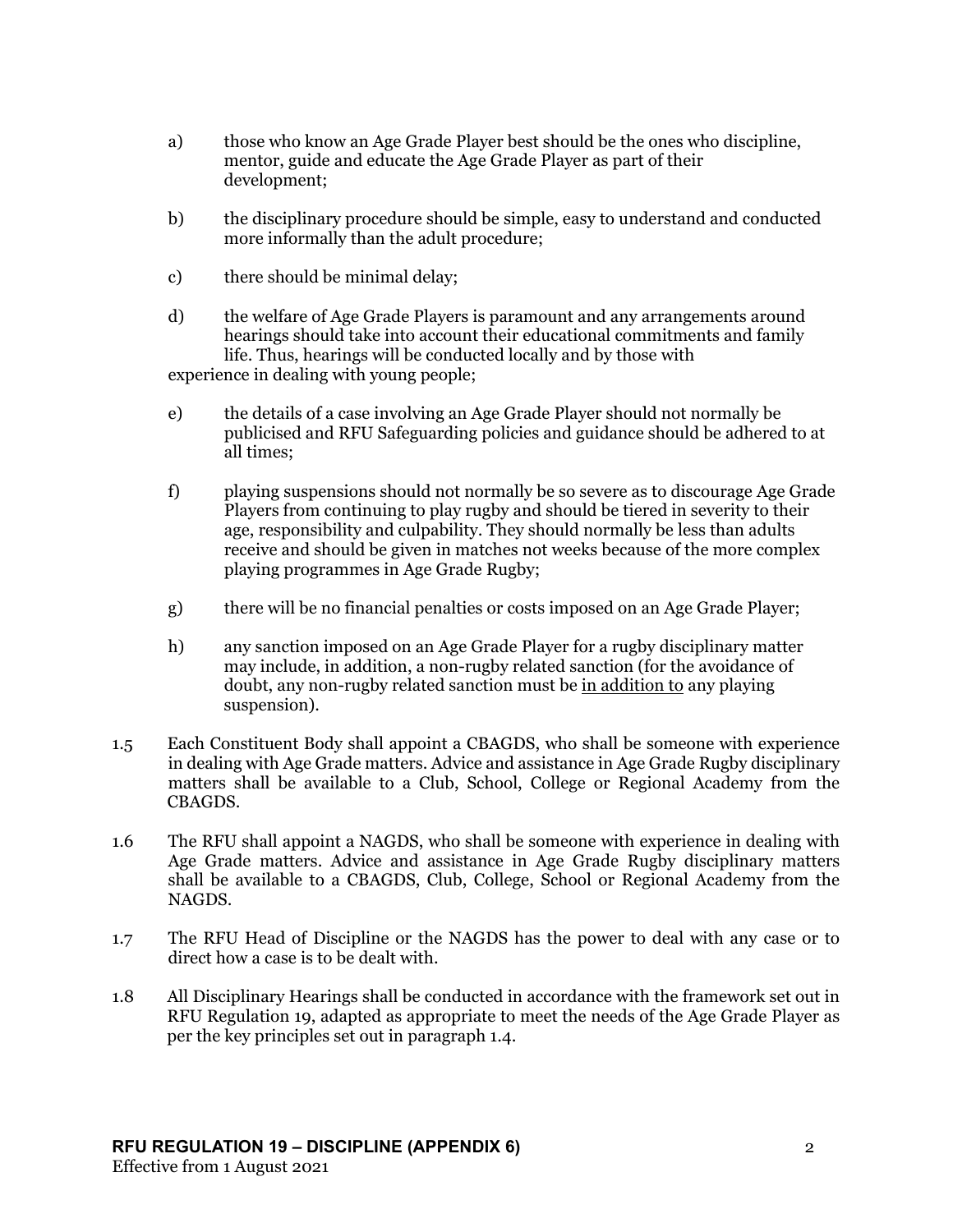1.9 In exceptional circumstances, the NAGDS can review any sanction issued by a Club, School, College or Regional Academy and may, in accordance with the principles of 1.4, revise any sanction.

# **2. Discipline in Schools and Colleges**

- 2.1 Schools and Colleges must apply the sanction table set out in RFU Regulation 19, Appendix 6.
- 2.2 Age Grade Rugby disciplinary issues, or breaches of any other RFU Regulations, in Schools and Colleges shall be dealt with by Head Teachers and Principals respectively (or by a person(s) with delegated authority) in accordance with these procedures.
- 2.3 The CBAGDS must be notified of the finding from any hearing within 48 hours of the hearing taking place.
- 2.4 The CBAGDS has the ability to ask the NAGDS to review any finding, in accordance with 7.4.

# **3. Discipline in Clubs and Regional Academies**

# **a) U13 and below**

3.1 Any rugby disciplinary matter arising in an U13 match and below in a Club shall be dealt with in person by the Age Grade Player's Coach.

# **b) U14 to U18**

- 3.2 Any rugby disciplinary matter arising in an U14 to U18 match in a Club or Regional Academy shall be dealt with by the Club Disciplinary Officer or Panel (of no more than three persons), with experience in dealing with young people in accordance with these procedures and the sanction table.
- 3.3 Cases covered by RFU Regulation 19.1.14(f) (serious injury), 19.1.14(g) (cases under police investigation), 19.1.14(h) (racial abuse cases) shall be referred to the NAGDS who shall determine whether the Club, the Regional Academy, the CB or the RFU (if agreed by the RFU Head of Discipline) should deal with the matter.

# **4. Representative Teams, County and Divisional Teams**

- 4.1 Disciplinary matters involving an Age Grade Player of a Representative Team shall be dealt with by the NAGDS who can issue directions on how the matter should be dealt with.
- 4.2 Where an Age Grade Player of a visiting Representative Team is ordered-off the playing enclosure, the Referee shall provide a report to the RFU Head of Discipline, who shall send it to the Age Grade Player's Home Union to be dealt with.

4.3 Those Age Grade Players representing their County or playing in Divisional matches shall have any disciplinary matter dealt with by the NAGDS, unless the NAGDS determines that the CBAGDS or the Age Grade Player's Club, School, College or Regional Academy would be best placed to deal with the matter.

# **RFU REGULATION 19 – DISCIPLINE (APPENDIX 6)** 3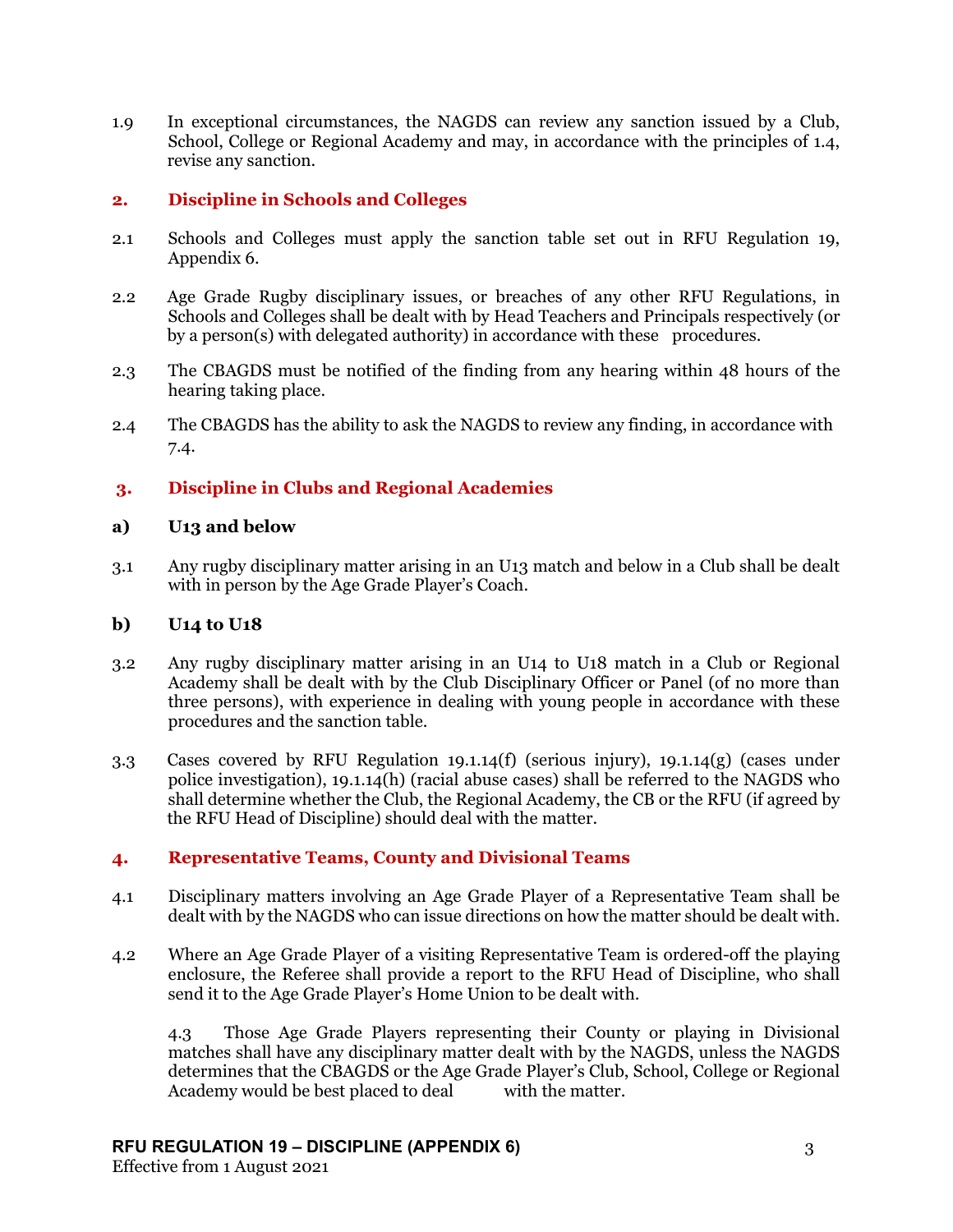# **5. Cross-Border Fixtures and Tours – Schools, Colleges and Clubs**

- 5.1 Where a visiting Age Grade Player is ordered-off the playing enclosure, the Referee shall provide a report to the CBAGDS (where the match was played), who shall send it to the visiting Age Grade Player's Club, School or College to be dealt with.
- 5.2 If an Age Grade Player is ordered-off the playing enclosure whilst playing in a Cross-Border Fixture or Tour Match, then the matter shall be dealt with by the Age Grade Player's Head Teacher, Principal or Club Disciplinary Officer/Panel or by a person(s) with delegated authority, in accordance with paragraphs 2 and 3 of these procedures.

# **6 Tournaments, Festivals and Competitions**

6.1 If an Age Grade Player is ordered-off in a Tournament, Festival or Competition, the matter shall be dealt with as soon as possible (and in any event before the Age Grade Player's next match) by their Coach. The Age Grade Player will be provisionally suspended until their case has been dealt with in accordance with paragraph 10.1.

# **7. Reporting**

- 7.1 In all cases where the Referee has ordered-off an Age Grade Player, the Referee shall as soon as practicable, and in any event within 48 hours of the end of the match, provide a copy of their report to the CBAGDS. The CBAGDS will then inform all the teams where the Player plays (Club, Regional Academy, School or College) of the red card issued.
- 7.2 Any rugby disciplinary incident including red cards, that arises in a Club, School, College or Regional Academy match shall be reported to the CBAGDS within 48 hours by the School, College, Club disciplinary officer, Coach or person(s) with delegated authority.
- 7.3 Thereafter, any finding and/or sanction imposed in relation to the disciplinary incident shall be reported to the CBAGDS within 48 hours.
- 7.4 The CBAGDS or the RFU Head of Discipline shall have the power to review any finding and/or sanction imposed by a Club, College, School, Regional Academy or Coach and, if they are of the view that the finding and/or sanction imposed was unreasonable in all the circumstances, will refer the matter to the NAGDS for consideration. The NAGDS may direct that the Club, School, College or Coach review the matter and report back to the NAGDS, who, if it is still necessary may convene a suitably qualified Disciplinary Panel to deal with the matter and it may vary the sanction imposed if considered appropriate to do so.

# **8. RFU Rule 5.12 Cases**

- 8.1 A CBAGDS shall have the power to investigate and institute disciplinary proceedings in relation to an alleged breach of RFU Rule 5.12 and may require an Age Grade Player to whom the allegations relate to attend before a CB Disciplinary Panel, with experience of dealing with young people.
- 8.2 Any complaint regarding an adult involved in Age Grade Rugby in relation to an alleged breach of RFU Rule 5.12 shall be referred to the Constituent Body Disciplinary Secretary in accordance with RFU Regulation 19 to be dealt with.

# **RFU REGULATION 19 – DISCIPLINE (APPENDIX 6)** 4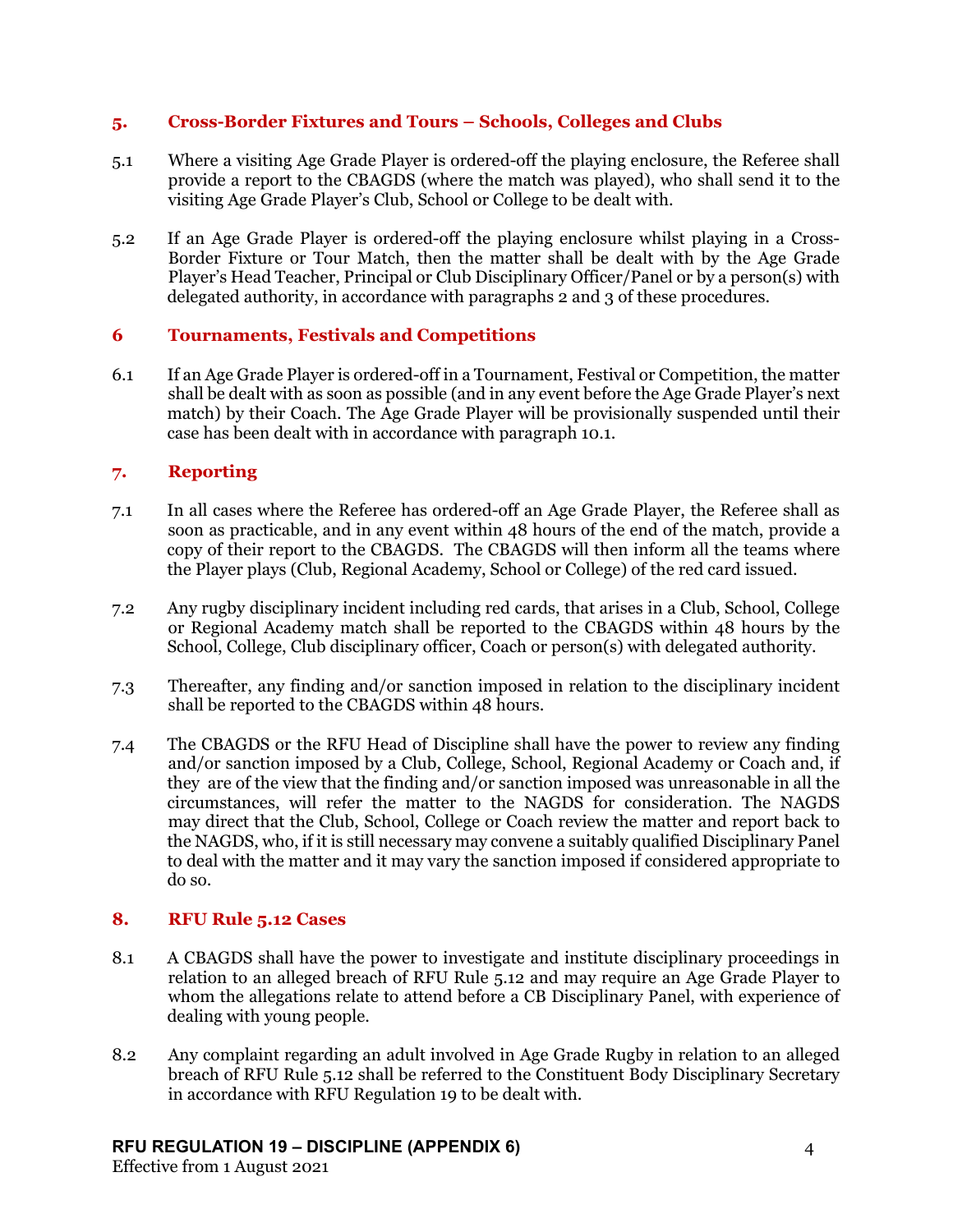8.3 The RFU Head of Discipline may delegate any RFU 5.12 Cases in Schools or Colleges to the ERFSU or the ECRFU.

# **9. Citing**

- 9.1 Save for where there are any specific citing procedures applicable to a particular match, tournament or competition as approved by the RFU the following procedures in relation to the commencement of a Citing complaint shall apply.
- 9.2 The power to bring a Citing complaint applies to U14 to U18 matches only and there will be no costs associated with such a Citing.
- 9.3 Any Citing complaint arising out of a Club match shall only be made by the Chair or Secretary of the Citing Club. It shall be lodged with the cited Age Grade Player's CBAGDS not later than the 14th day following the match. The CBAGDS shall, subject to paragraph 3.3, refer the matter to a CB Disciplinary Panel with experience of dealing with young people; unless the Citing complaint is admitted in which case they may refer the matter to the Age Grade Player's Club to deal with if considered appropriate to do so.
- 9.4 A Citing complaint arising out of a School or College match shall only be made by the Citing School's Head Teacher or College's Principal and shall be lodged not later than the 14th day following the match with the cited Age Grade Player's School or College. The complaint shall be dealt with by the cited Age Grade Player's Head Teacher or Principal (or a person(s) with delegated authority) as appropriate. The outcome of the hearing shall be reported to the CBAGDS within 7 days.
- 9.5 A Citing may be initiated where there is an allegation that an Age Grade Player committed an act of Foul Play but has not been awarded a red card for that act. The Citing must be in writing, stating:
	- a) the date, venue and teams participating in the match;
	- b) details of the alleged act of Foul Play, including as accurately as possible, the point of time in the match, score at the time and position on the field when and where the incident is alleged to have occurred;
	- c) the identity of (or means of identifying) the Age Grade Player(s) alleged to be guilty of Foul Play; and
	- d) sufficient evidence to establish a case to answer.
- 9.6 A Citing may be made whether or not the alleged act of Foul Play was seen by the Referee. Where the Referee did not detect the act of Foul Play cited, then it must be proved by the Citing party that had the Referee seen the act, a red card would have been awarded. However, where a Referee, having detected the alleged act, decided that it was either not Foul Play, or that it was, but they took action other than sending off, the Citing party must prove on the balance of probabilities that the Referee was wrong in not sending the Age Grade Player off.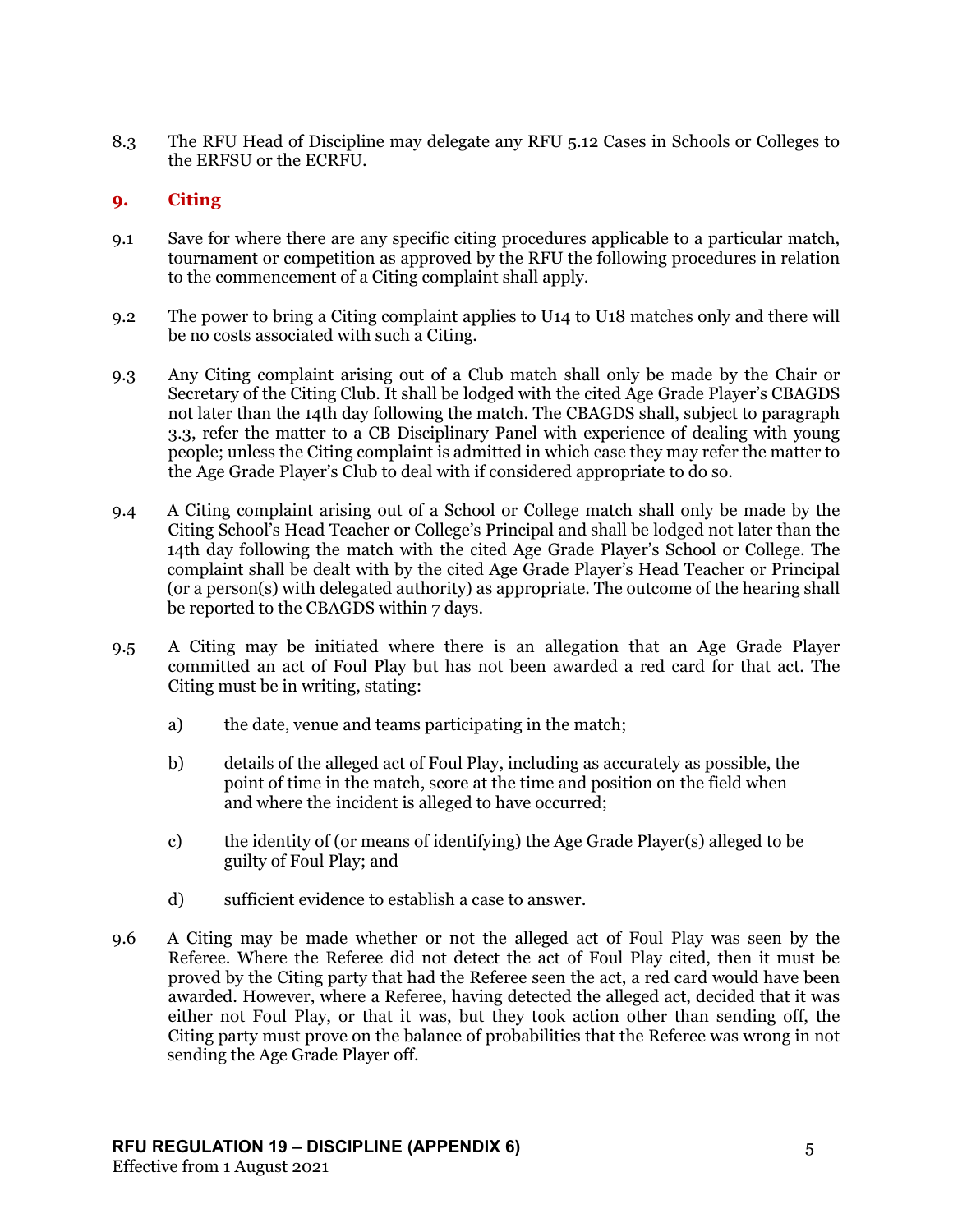9.7 The RFU Head of Discipline has the power to take over any Citing complaint where they believe that it is necessary in the interests of the Game and/or the Union to do so.

## **10. Provisional Suspension**

- 10.1 An Age Grade Player ordered-off the field of play shall not take part or be selected for any further match until their disciplinary case has been dealt with in accordance with these procedures.
- 10.2 A suspended Age Grade Player who elects to appeal a finding and/or sanction that has been imposed shall not take part or be selected for any further match until their appeal has been dealt with and it has been directed that they may play again, unless their suspension has already expired.
- 10.3 If a Referee abandons any Age Grade match then the RFU Head of Discipline or the NAGDS can mandate that both the teams involved in the abandoned match be provisionally suspended from playing matches whilst an investigation is conducted.

## **11. Sanctions**

- 11.1 Playing suspensions imposed on an Age Grade Player are to be in accordance with the framework set out in RFU Regulation 19 and the Age Grade Rugby sanctions table and shall apply to all of the Age Grade Player's forthcoming matches, irrespective of whether they are scheduled to play for their School, College, Club, Regional Academy or any other team.
- 11.2 Playing suspensions for Age Grade Players apply to individual matches except for when the suspension includes a Festival, whereby each individual Festival day should be considered equal to 1 match.

# **12. Appeals**

- 12.1 Appeals in a School or College setting in relation to a rugby disciplinary incident shall be in accordance with the School's or College's internal disciplinary procedures. There is no right of appeal from a decision of the School or College to a CB or the RFU.
- 12.2 Appeals from a decision of a Club Disciplinary Officer or Panel shall be dealt with by the CB Disciplinary Panel. Any appeal shall be lodged with the CBAGDS by the Age Grade Player concerned not later than the 14th day following written notification of the decision. The decision of the CB is final and binding and there is no further right of appeal.
- 12.3 Appeals from a first-instance decision of a CB shall be dealt with by the RFU in accordance with RFU Regulation 19. Any appeal shall be lodged by the Age Grade Player concerned with the RFU Head of Discipline not later than the 14th day following written notification of the decision. The decision of the RFU Judicial Officer or Panel is final and binding and there is no further right of appeal.
- 12.4 Appeals from a first-instance decision of the RFU shall be dealt with by an RFU Judicial Officer or Appeal Panel in accordance with RFU Regulation 19. Any appeal shall be

### **RFU REGULATION 19 – DISCIPLINE (APPENDIX 6)** 6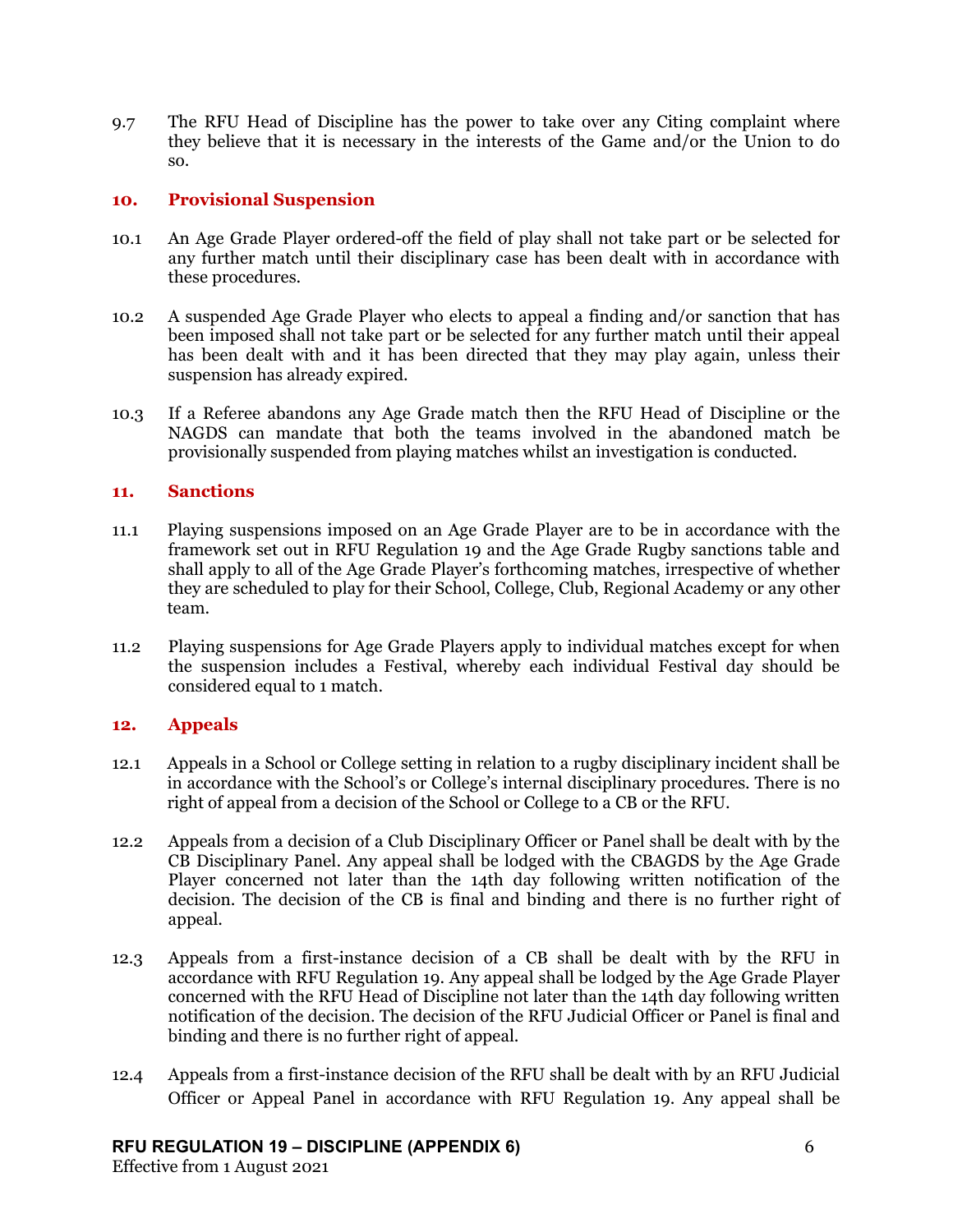lodged by the Age Grade Player concerned with the RFU Head of Discipline not later than the 14th day following written notification of the decision. The decision of the RFU Judicial Officer or Appeal Panel is final and binding and there is no further right of appeal.

# **Sanction Entry Points**

# **NOTE: ANY ACT OF FOUL PLAY WHICH RESULTS IN CONTACT WITH THE HEAD AND/OR NECK SHALL RESULT IN AT LEAST A MID-RANGE SANCTION**

| 9.11. Players must not do anything that is reckless or dangerous to others. |  |  |
|-----------------------------------------------------------------------------|--|--|
|                                                                             |  |  |

| Up to $U15s$                             | Low-end: 1 match | Mid-range: 2 | Top-end: $4+$ |
|------------------------------------------|------------------|--------------|---------------|
| <b>Sanction</b>                          |                  | matches      | matches       |
| <b>U<sub>16</sub></b> to U <sub>18</sub> | Low-end: 2       | Mid-range: 4 | Top-end: $6+$ |
| <b>Sanction</b>                          | matches          | matches      | matches       |

## **9.12. A player must not physically abuse anyone. Physical abuse includes, but is not limited to:**

|                          | Up to U <sub>15</sub> s                  | Low-end:  | Mid-range: | Top-end:       |
|--------------------------|------------------------------------------|-----------|------------|----------------|
| <b>Biting</b>            | <b>Sanction</b>                          | 4 matches | 8 matches  | $12 + matches$ |
|                          | <b>U<sub>16</sub></b> to U <sub>18</sub> | Low-end:  | Mid-range: | Top-end:       |
|                          | <b>Sanction</b>                          | 8 matches | 10 matches | 14+ matches    |
| <b>Intentional</b>       | Up to U <sub>15</sub> s                  | Low-end:  | Mid-range: | Top-end:       |
| <b>Contact with</b>      | <b>Sanction</b>                          | 4 matches | 8 matches  | 12+ matches    |
| Eye(s) <sup>1</sup>      | <b>U<sub>16</sub></b> to U <sub>18</sub> | Low-end:  | Mid-range: | Top-end:       |
|                          | <b>Sanction</b>                          | 8 matches | 10 matches | 14+ matches    |
| <b>Reckless</b>          | Up to U <sub>15</sub> s                  | Low-end:  | Mid-range: | Top-end:       |
| <b>Contact with</b>      | <b>Sanction</b>                          | 2 matches | 4 matches  | 8+ matches     |
| Eye(s) <sup>3</sup>      | <b>U<sub>16</sub></b> to U <sub>18</sub> | Low-end:  | Mid-range: | Top-end:       |
|                          | <b>Sanction</b>                          | 4 matches | 6 matches  | 12+ matches    |
|                          | Up to U <sub>15</sub> s                  | Low-end:  | Mid-range: | Top-end:       |
| <b>Contact with Eye</b>  | <b>Sanction</b>                          | 2 matches | 4 matches  | 6+ matches     |
| Area <sup>4</sup>        | <b>U16 to U18</b>                        | Low-end:  | Mid-range: | Top-end:       |
|                          | <b>Sanction</b>                          | 4 matches | 6 matches  | 10+ matches    |
| <b>Punching or</b>       | Up to U <sub>15</sub> s                  | Low-end:  | Mid-range: | Top-end:       |
| striking with            | <b>Sanction</b>                          | 1 match   | 2 matches  | 4+ matches     |
| hand or arm              | <b>U16 to U18</b>                        | Low-end:  | Mid-range: | Top-end:       |
| (including stiff-        | <b>Sanction</b>                          | 2 matches | 4 matches  | 6+ matches     |
| arm tackle)              |                                          |           |            |                |
| <b>Striking with the</b> | Up to U <sub>15</sub> s                  | Low-end:  | Mid-range: | Top-end:       |
| elbow                    | <b>Sanction</b>                          | 1 match   | 2 matches  | 4+ matches     |

<span id="page-6-0"></span><sup>1</sup>, <sup>3 & 4</sup> *The "eye" involves all tissues including the eye lids within and covering the orbital cavity and the "eye area" is anywhere in close proximity to the eye.*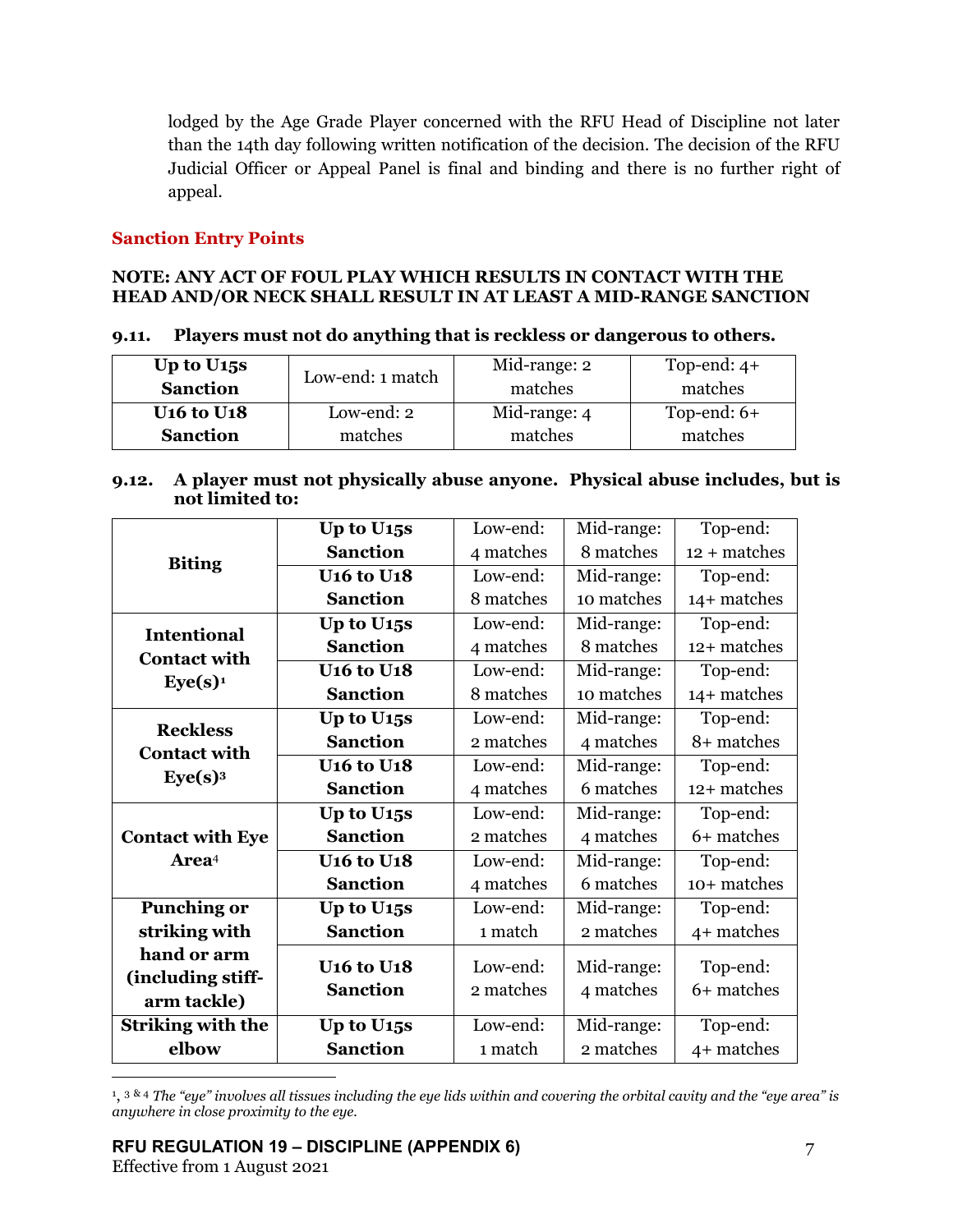|                      | <b>U<sub>16</sub></b> to U <sub>18</sub> | Low-end:  | Mid-range: | Top-end:    |
|----------------------|------------------------------------------|-----------|------------|-------------|
|                      | <b>Sanction</b>                          | 2 matches | 6 matches  | 8+ matches  |
|                      | Up to U <sub>15</sub> s                  | Low-end:  | Mid-range: | Top-end:    |
| <b>Striking with</b> | <b>Sanction</b>                          | 1 match   | 2 matches  | 4+ matches  |
| shoulder             | <b>U<sub>16</sub></b> to U <sub>18</sub> | Low-end:  | Mid-range: | Top-end:    |
|                      | <b>Sanction</b>                          | 2 matches | 6 matches  | 8+ matches  |
|                      | Up to U <sub>15</sub> s                  | Low-end:  | Mid-range  | Top-end:    |
| <b>Striking with</b> | <b>Sanction</b>                          | 2 matches | 4 matches: | 6+ matches  |
| head                 | <b>U16 to U18</b>                        | Low-end:  | Mid-range: | Top-end:    |
|                      | <b>Sanction</b>                          | 4 matches | 6 matches  | 10+ matches |
|                      | Up to U <sub>15</sub> s                  | Low-end:  | Mid-range: | Top-end:    |
| <b>Striking with</b> | <b>Sanction</b>                          | 2 matches | 4 matches  | 6+ matches  |
| knee                 | <b>U16 to U18</b>                        | Low-end:  | Mid-range: | Top-end:    |
|                      | <b>Sanction</b>                          | 4 matches | 6 matches  | 8+ matches  |
|                      | Up to U <sub>15</sub> s                  | Low-end:  | Mid-range: | Top-end:    |
| <b>Stamping or</b>   | <b>Sanction</b>                          | 1 match   | 2 matches  | 4+ matches  |
| <b>Trampling</b>     | <b>U16 to U18</b>                        | Low-end:  | Mid-range: | Top-end:    |
|                      | <b>Sanction</b>                          | 2 matches | 4 matches  | 10+ matches |
|                      | Up to U <sub>15</sub> s                  | Low-end:  | Mid-range: | Top-end:    |
| <b>Tripping</b>      | <b>Sanction</b>                          | 1 match   | 2 matches  | 4+ matches  |
|                      | <b>U<sub>16</sub></b> to U <sub>18</sub> | Low-end:  | Mid-range: | Top-end:    |
|                      | <b>Sanction</b>                          | 2 matches | 4 matches  | 6+ matches  |
|                      | Up to U <sub>15</sub> s                  | Low-end:  | Mid-range: | Top-end:    |
| <b>Kicking</b>       | <b>Sanction</b>                          | 2 matches | 4 matches  | 6+ matches  |
|                      | <b>U16 to U18</b>                        | Low-end:  | Mid-range: | Top-end:    |
|                      | <b>Sanction</b>                          | 4 matches | 6 matches  | 10+ matches |

**9.12. A player must not verbally abuse anyone. Verbal abuse includes, but is not limited to, abuse based on: religion, colour, national or ethnic origin, sexual orientation.**

| Up to $U15s$                             | Low-end: 2   | Mid-range: 4 | Top-end: $6+$  |
|------------------------------------------|--------------|--------------|----------------|
| <b>Sanction</b>                          | matches      | matches      | matches        |
| <b>U<sub>16</sub></b> to U <sub>18</sub> | Low-end: $4$ | Mid-range: 8 | Top-end: $12+$ |
| <b>Sanction</b>                          | matches      | matches      | matches        |

**9.13. A player must not tackle an opponent early, late or dangerously. Dangerous tackling includes, but is not limited to, tackling or attempting to tackle an opponent above the line of the shoulders even if the tackle starts below the line of the shoulders.**

| Up to $U_{15S}$<br><b>Sanction</b>       | Low-end: 1 match | Mid-range: 2<br>matches | Top-end: $4+$<br>matches |
|------------------------------------------|------------------|-------------------------|--------------------------|
| <b>U<sub>16</sub></b> to U <sub>18</sub> | Low-end: 2       | Mid-range: 6            | Top-end: $8+$            |
| <b>Sanction</b>                          | matches          | matches                 | matches                  |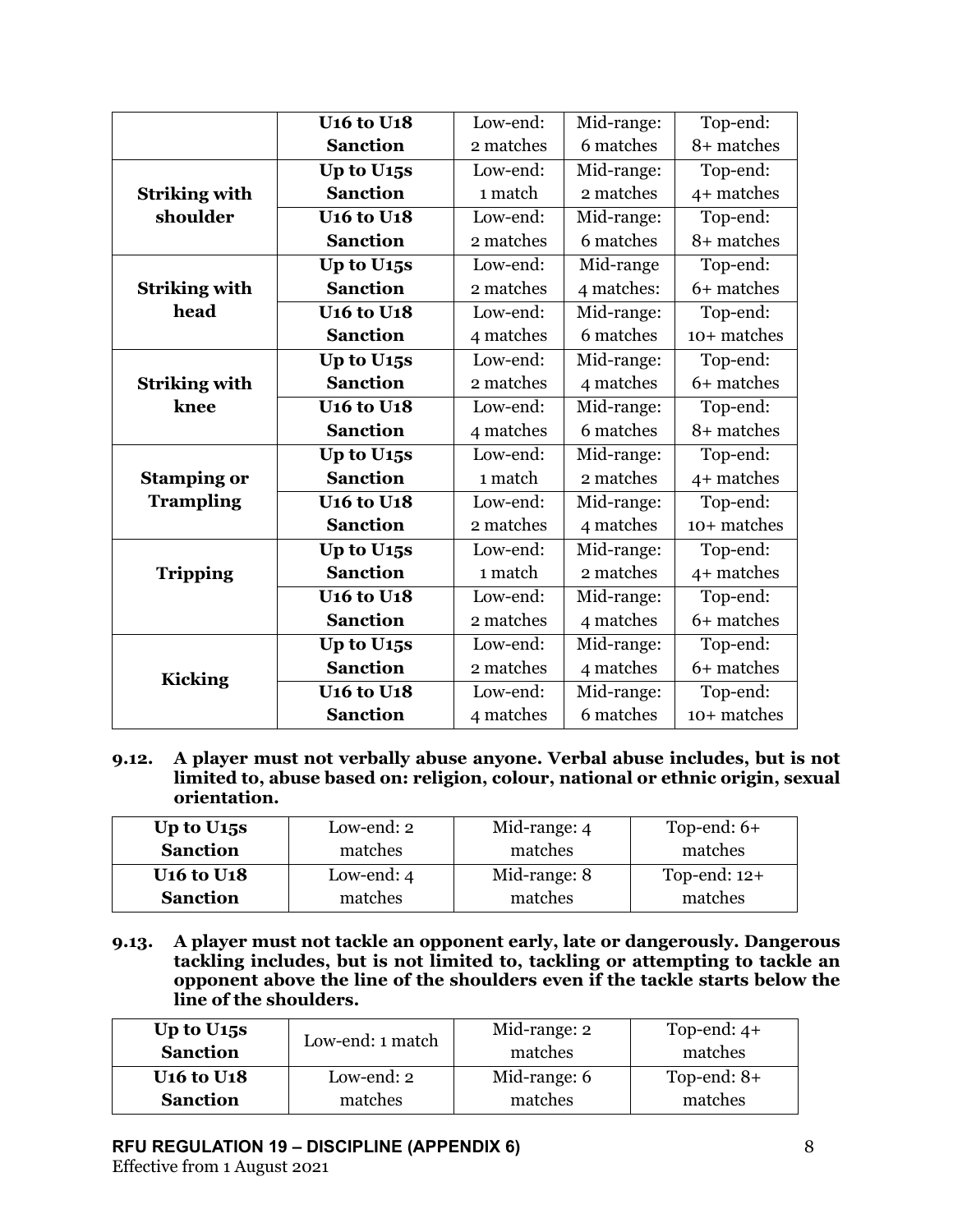# **9.14. A player must not tackle an opponent who is not in possession of the ball.**

| Up to $U15s$                             | Low-end: 1 match | Mid-range: 2 | Top-end: $4+$ |
|------------------------------------------|------------------|--------------|---------------|
| <b>Sanction</b>                          |                  | matches      | matches       |
| <b>U<sub>16</sub></b> to U <sub>18</sub> | Low-end: 2       | Mid-range: 6 | Top-end: $8+$ |
| <b>Sanction</b>                          | matches          | matches      | matches       |

**9.15. Except in a scrum, ruck or maul, a player who is not in possession of the ball must not hold, push, charge or obstruct an opponent not in possession of the ball.** 

| Up to $U15s$                             | Low-end: 1 match | Mid-range: 2 | Top-end: $4+$ |
|------------------------------------------|------------------|--------------|---------------|
| <b>Sanction</b>                          |                  | matches      | matches       |
| <b>U<sub>16</sub></b> to U <sub>18</sub> | Low-end: 2       | Mid-range: 4 | Top-end: $6+$ |
| <b>Sanction</b>                          | matches          | matches      | matches       |

**9.16. A player must not charge or knock down an opponent carrying the ball without attempting to grasp that player.** 

| Up to $U_{15S}$                          | Low-end: 1 match | Mid-range: 2 | Top-end: $4+$ |
|------------------------------------------|------------------|--------------|---------------|
| <b>Sanction</b>                          |                  | matches      | matches       |
| <b>U<sub>16</sub></b> to U <sub>18</sub> | Low-end: 2       | Mid-range: 6 | Top-end: $8+$ |
| <b>Sanction</b>                          | matches          | matches      | matches       |

## **9.17. A player must not tackle, charge, pull, push or grasp an opponent whose feet are off the ground.**

| Up to $U15s$                             | Low-end: 2   | Mid-range: 4 | Top-end: $6+$  |
|------------------------------------------|--------------|--------------|----------------|
| <b>Sanction</b>                          | matches      | matches      | matches        |
| <b>U<sub>16</sub></b> to U <sub>18</sub> | Low-end: $4$ | Mid-range: 6 | Top-end: $10+$ |
| <b>Sanction</b>                          | matches      | matches      | matches        |

## **9.18. A player must not lift an opponent off the ground and drop or drive that player so that their head and/or upper body make contact with the ground.**

| Up to $U_{15S}$<br><b>Sanction</b>       | Low-end: 2<br>matches | Mid-range: 4<br>matches | Top-end: 6+ matches |
|------------------------------------------|-----------------------|-------------------------|---------------------|
| <b>U<sub>16</sub></b> to U <sub>18</sub> | Low-end: $4$          | Mid-range: 6            | Top-end: $10+$      |
| <b>Sanction</b>                          | matches               | matches                 | matches             |

**9.19. Dangerous play in a scrum.** 

- **a. The front row of a scrum must not form at a distance from its opponents and rush against them.**
- **b. A front-row player must not pull an opponent.**
- **c. A front-row player must not intentionally lift an opponent off their feet or force the opponent upwards out of the scrum.**
- **d. A front-row player must not intentionally collapse a scrum.**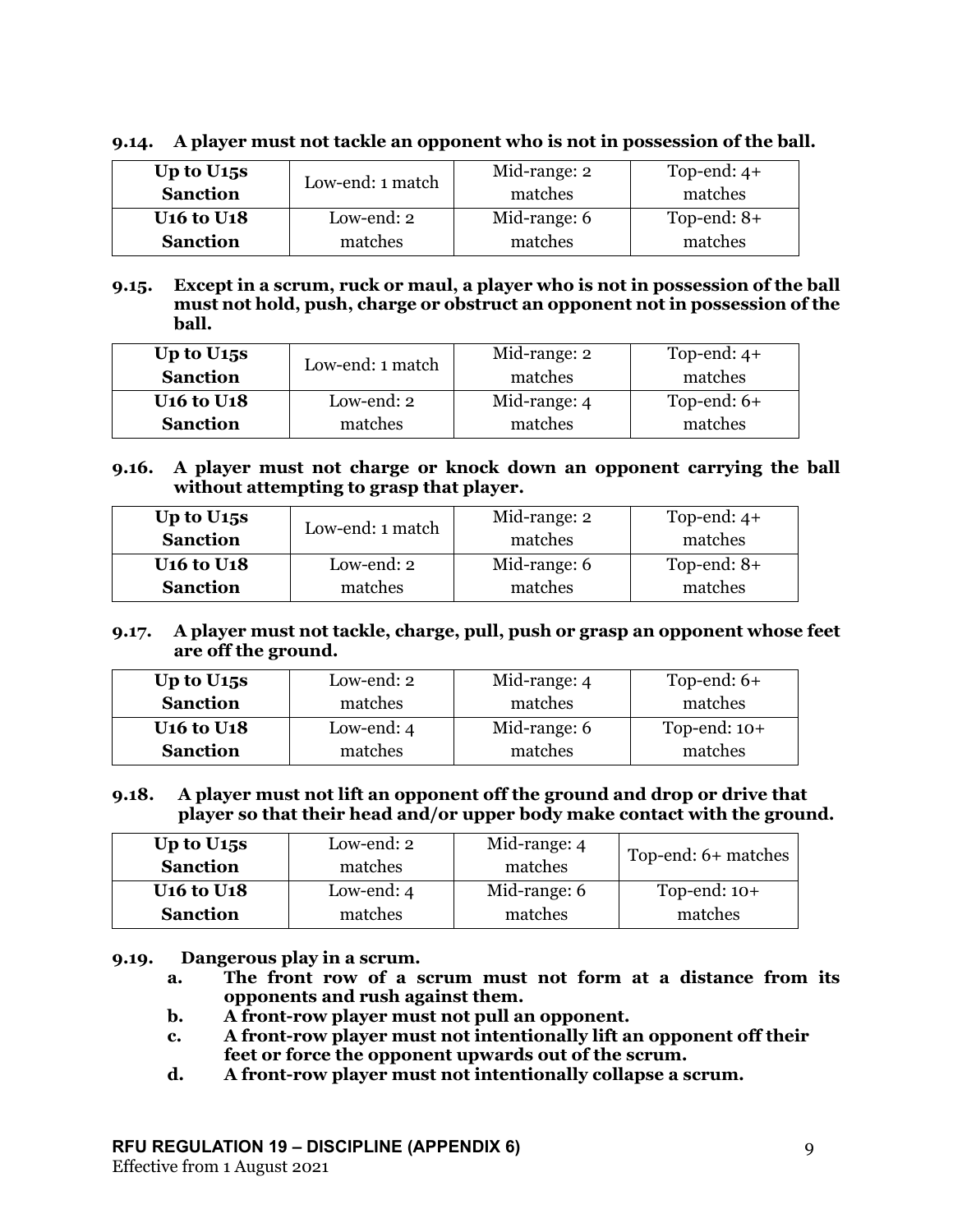| Up to $U15s$<br><b>Sanction</b>          |                  | Low-end: warning <sup>2</sup>   Mid-range: 1 match | Top-end: $2+$<br>matches |
|------------------------------------------|------------------|----------------------------------------------------|--------------------------|
| <b>U<sub>16</sub></b> to U <sub>18</sub> | Low-end: 1 match | Mid-range: 2                                       | Top-end: $4+$            |
| <b>Sanction</b>                          |                  | matches                                            | matches                  |

## **9.20. Dangerous play in a ruck or maul.**

- **a. A player must not charge into a ruck or maul. Charging includes any contact made without binding onto another player in the ruck or maul.**
- **b. A player must not make contact with an opponent above the line of the shoulders.**

## **c. A player must not intentionally collapse a ruck or a maul**

| Up to $U15s$<br><b>Sanction</b>          | Low-end: 1 match | Mid-range: 2<br>matches | Top-end: $4+$ matches |  |
|------------------------------------------|------------------|-------------------------|-----------------------|--|
| <b>U<sub>16</sub></b> to U <sub>18</sub> | Low-end: 2       | Mid-range: 4            |                       |  |
| <b>Sanction</b>                          | matches          | matches                 | Top-end: 6+ matches   |  |

# **9.25. A player must not intentionally charge or obstruct an opponent who has just kicked the ball.**

| Up to $U15s$<br><b>Sanction</b>          | Low-end: 1 match | Mid-range: 2<br>matches | Top-end: 4+ matches |
|------------------------------------------|------------------|-------------------------|---------------------|
| <b>U<sub>16</sub></b> to U <sub>18</sub> | Low-end: 2       | Mid-range: 6            | Top-end: 8+ matches |
| <b>Sanction</b>                          | matches          | matches                 |                     |

## **9.27. A player must not do anything that is against the spirit of good sportsmanship including but not limited to:**

|                    | Up to U <sub>15</sub> s                  | Low-end:  | Mid-range: | Top-end:    |
|--------------------|------------------------------------------|-----------|------------|-------------|
| Hair pulling or    | <b>Sanction</b>                          | 1 match   | 2 matches  | 4+ matches  |
| grabbing           | <b>U<sub>16</sub></b> to U <sub>18</sub> | Low-end:  | Mid-range: | Top-end:    |
|                    | <b>Sanction</b>                          | 2 matches | 4 matches  | 6+ matches  |
|                    | Up to U <sub>15</sub> s                  | Low-end:  | Mid-range: | Top-end:    |
| <b>Spitting at</b> | <b>Sanction</b>                          | 2 matches | 4 matches  | 6+ matches  |
| anyone             | <b>U<sub>16</sub></b> to U <sub>18</sub> | Low-end:  | Mid-range: | Top-end:    |
|                    | <b>Sanction</b>                          | 4 matches | 6 matches  | 10+ matches |
| Grabbing,          | Up to U <sub>15</sub> s                  | Low-end:  | Mid-range: | Top-end:    |
| twisting or        | <b>Sanction</b>                          | 4 matches | 6 matches  | 12+ matches |

<span id="page-9-0"></span><sup>2</sup> *A Warning shall form part of the Players disciplinary record while at Age Grade level but not extend into their senior disciplinary record.*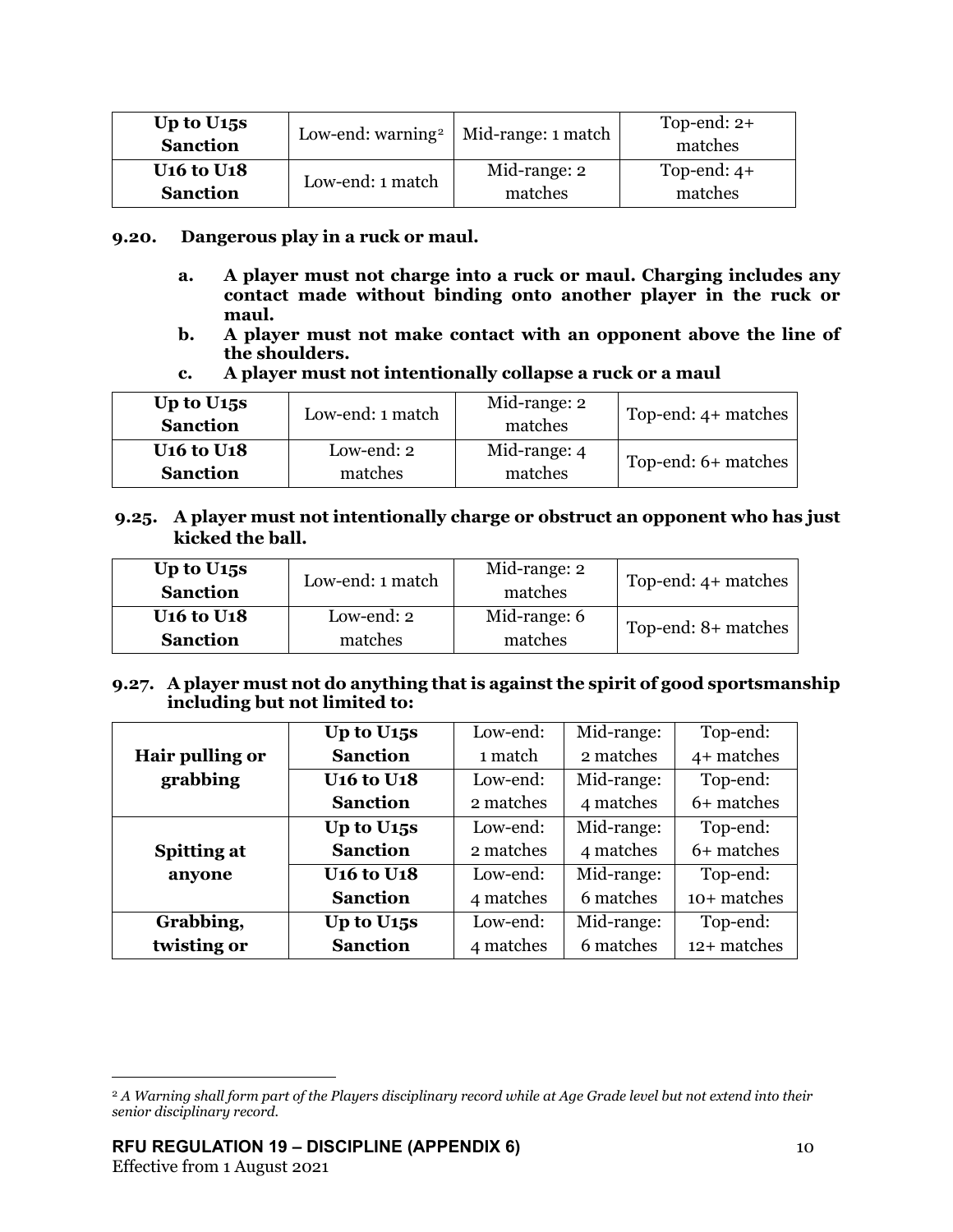| squeezing the<br>genitals (and/or<br>breasts in the<br>case of female<br>players) | <b>U<sub>16</sub></b> to U <sub>18</sub><br><b>Sanction</b> | Low-end:<br>6 matches | Mid-range:<br>12 matches | Top-end:<br>18+ matches |
|-----------------------------------------------------------------------------------|-------------------------------------------------------------|-----------------------|--------------------------|-------------------------|
|                                                                                   | Up to U <sub>15</sub> s                                     | Low-end:              | Mid-range:               | Top-end:                |
| <b>Other</b>                                                                      | <b>Sanction</b>                                             | 2 matches             | 4 matches                | 6+ matches              |
|                                                                                   | <b>U<sub>16</sub></b> to U <sub>18</sub>                    | Low-end:              | Mid-range:               | Top-end:                |
|                                                                                   | <b>Sanction</b>                                             | 4 matches             | 6 matches                | 10+ matches             |

## **9.28 A player must not disrespect the authority of a Match Official**

| Up to $U_{15S}$                          | Low-end: 1 match | Mid-range: 2 | Top-end: $4+$ |
|------------------------------------------|------------------|--------------|---------------|
| <b>Sanction</b>                          |                  | matches      | matches       |
| <b>U<sub>16</sub></b> to U <sub>18</sub> | Low-end: 1 match | Mid-range: 2 | Top-end: $4+$ |
| <b>Sanction</b>                          |                  | matches      | matches       |
|                                          |                  |              |               |

## **9.28 A player must not verbally abuse a Match Official. Verbal abuse includes, but is not limited to, abuse based on: religion, colour, national or ethnic origin, sexual orientation**

| Up to $U15s$                             | Low-end: 2   | Mid-range: 4 | Top-end: $6+$  |
|------------------------------------------|--------------|--------------|----------------|
| <b>Sanction</b>                          | matches      | matches      | matches        |
| <b>U<sub>16</sub></b> to U <sub>18</sub> | Low-end: $4$ | Mid-range: 6 | Top-end: $10+$ |
| <b>Sanction</b>                          | matches      | matches      | matches        |

### **9.28 A player must not make physical contact with Match Officials**

| Up to $U15s$                             | Low-end: 2   | Mid-range: 4 | Top-end: $6+$  |
|------------------------------------------|--------------|--------------|----------------|
| <b>Sanction</b>                          | matches      | matches      | matches        |
| <b>U<sub>16</sub></b> to U <sub>18</sub> | Low-end: $4$ | Mid-range: 6 | Top-end: $10+$ |
| <b>Sanction</b>                          | matches      | matches      | matches        |

### **9.28 A player must not use threatening actions or words towards Match Officials**

| Up to $U15s$                             | Low-end: $4$ | Mid-range: 6  | Top-end: $12+$ |
|------------------------------------------|--------------|---------------|----------------|
| <b>Sanction</b>                          | matches      | matches       | matches        |
| <b>U<sub>16</sub></b> to U <sub>18</sub> | Low-end: 6   | Mid-range: 12 | Top-end: $24+$ |
| <b>Sanction</b>                          | matches      | matches       | matches        |

### **9.28 A player must not physically abuse Match Officials**

| Up to $U_{15S}$ | Low-end: 6 | Mid-range: 12 | Top-end: $24+$ |
|-----------------|------------|---------------|----------------|
| <b>Sanction</b> | matches    | matches       | matches        |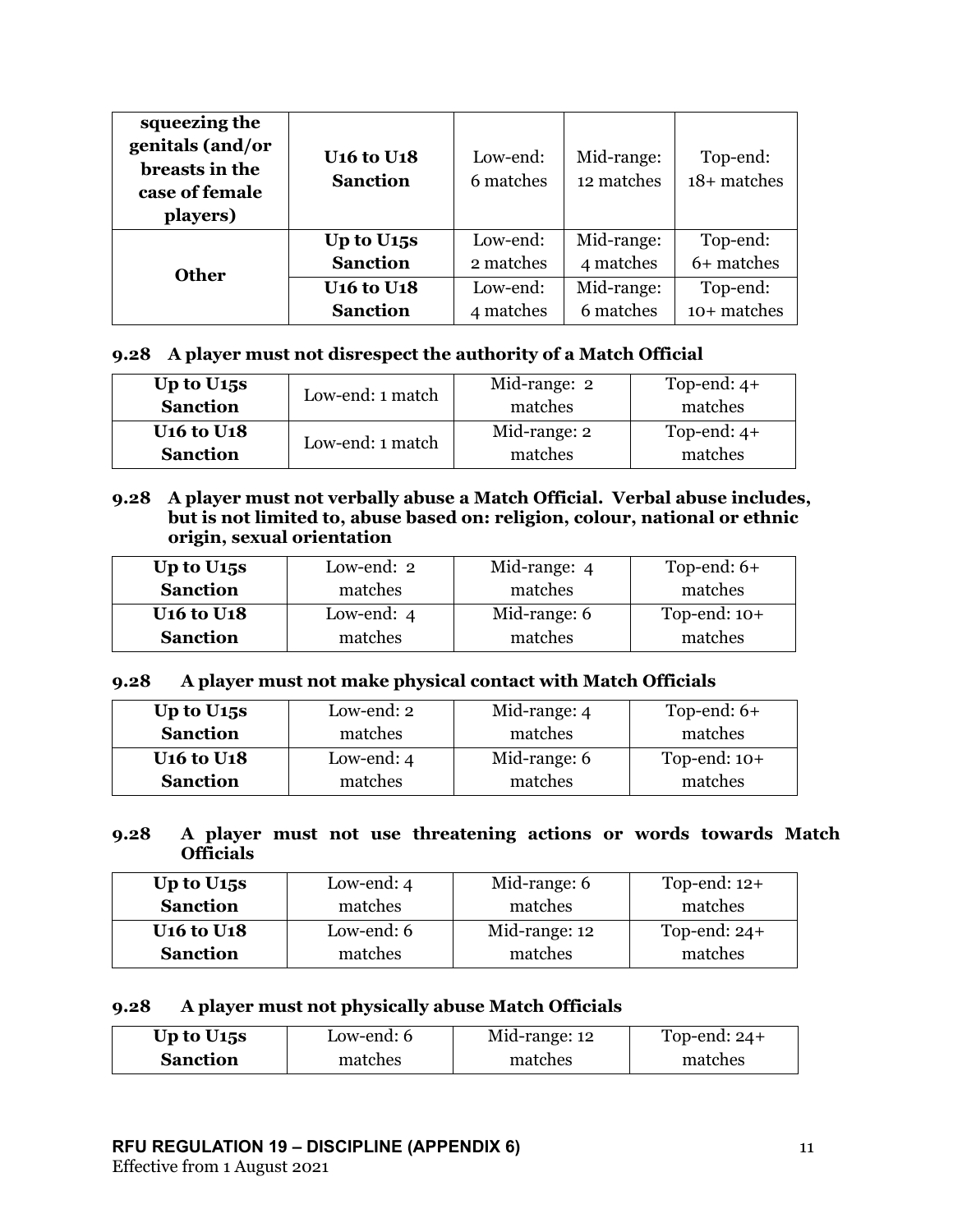| <b>U<sub>16</sub></b> to U <sub>18</sub> | Low-end: 12 | Mid-range: 24 | Top-end: $48+$ |
|------------------------------------------|-------------|---------------|----------------|
| <b>Sanction</b>                          | matches     | matches       | matches        |

# **Any non-Rugby sanction must be in addition to any playing sanction**

- Where '+' is denoted, Schools, Colleges, Clubs and CB/RFU Disciplinary Panels have the power to apply, up the maximum sanction indicated, increased sanctions for very serious breaches of conduct.
- Please note that in respect of any offence(s) not referred to above, appropriate sanctions may be imposed at the discretion of the School, College, Club or CB/RFU Disciplinary Panel.
- A Warning shall form part of the Players disciplinary record while at Age Grade level but shall not extend into their senior disciplinary record.

# **Two Yellow Cards in a Match**

1. A Player that receives two yellow cards in a match (whether for Foul Play or technical offences) and is ordered off after the second yellow card (i.e. awarded a red card), will have their case heard by the relevant person as outlined in these regulations.

| <b>Yellow Cards Received</b>                                                                 | <b>Entry Point</b>                 |
|----------------------------------------------------------------------------------------------|------------------------------------|
| 2 technical yellow cards in a match or 1 technical<br>and 1 Foul Play yellow card in a match | Sending off sufficient             |
| 2 Foul Play yellow cards in a match                                                          | 1 match suspension from<br>playing |

# **Half Game Rule Sanctions**

This recommended sanction table relates to an entry point for breaches of the RFU Half Game Rules. The sanction may be increased to reflect aggravating features or reduced to reflect mitigating factors.

"Available Playing Time" means the time allocated to the particular match (or matches) by the RFU Regulations, any specific competition or by the coaches of the teams (should they decide to play a shortened match) and that any stoppages which may occur during a match are not to be taken into account when calculating the Available Playing Time (i.e. if a match is 70 minutes long, the Available Playing Time is 70 minutes and the minimum playing time for each player to comply with the Half Game Rule is 35 minutes).

| <b>Classification of</b><br><b>Breach</b> | Description of<br><b>Classification</b>                                                           | <b>Sanction</b>                                                               |
|-------------------------------------------|---------------------------------------------------------------------------------------------------|-------------------------------------------------------------------------------|
| Warning                                   | The first instance in the current<br>season that at least 1 player has<br>not played half a game. | Warning issued to the Club and<br>Coach / person responsible for<br>the team. |